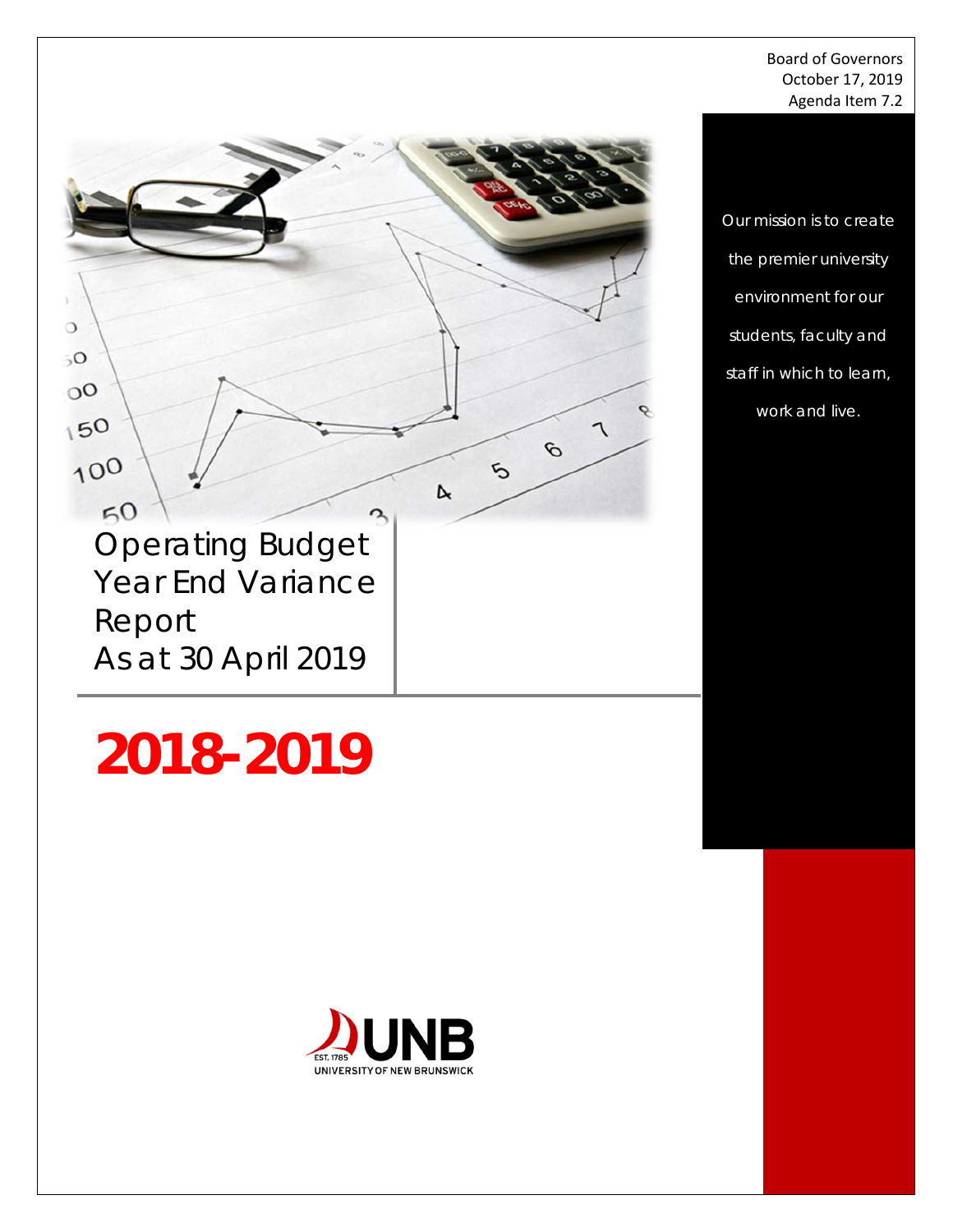

# **Table of Contents**

|                                                                                        | $\mathfrak{Z}$ |
|----------------------------------------------------------------------------------------|----------------|
|                                                                                        | $\overline{4}$ |
|                                                                                        | 5              |
|                                                                                        | 6              |
| Fredericton Campus and University-wide Units Operating Budget 2018-19 Year-End Results | $\overline{7}$ |
|                                                                                        | 8              |
|                                                                                        | 9              |
|                                                                                        | 11<br>11<br>11 |
|                                                                                        | 12             |
|                                                                                        | 12             |
|                                                                                        | 12             |
|                                                                                        | 13             |
|                                                                                        | 14             |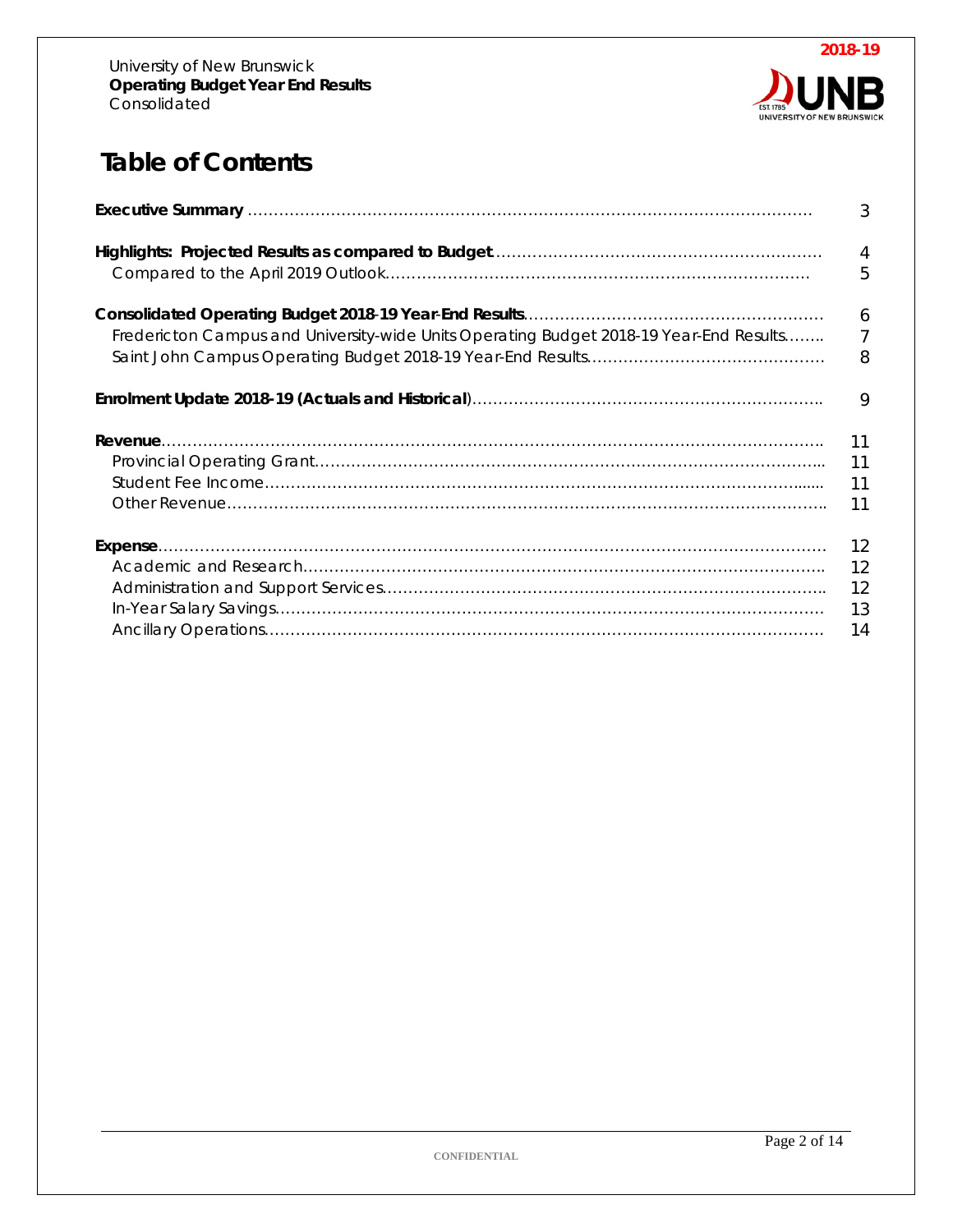

### **Executive Summary**

#### Budget Objective

The Board of Governors approved the 2018-19 Operating Budget with a structural deficit of \$5.0 million and the use of one-time funds to net this to zero. The one-time funds are transfers from internally restricted net assets.

The distinction of one-time versus ongoing items is important, since one-time items do not continue in future years. One-time costs are not ongoing and are reported on separately in the operating statement to reflect that fact, otherwise they will result in added pressure on the ongoing operating budget. Similarly, one-time revenues or transfers from reserves cannot be relied on to fund future ongoing costs, although they do have an impact on the results in the year received. When ongoing expenses exceed ongoing revenues, the University has what is termed as a structural deficit and steps to return the operations to balanced must be taken to ensure long-term financial sustainability. UNB's objective is to balance its annual operating budget by the year 2020-21.

#### Year End Results

As shown in the consolidated operating budget (page 6), the University of New Brunswick has ended the year with a structural deficit of nearly \$3.8M, which is \$1.2 million less than budgeted. Use of one time reserves reduce this to a net operating deficit of (\$65) thousand. The variance is the result of \$0.5 million more revenue than budgeted and \$0.8 million in expenses savings over budget.

Revenue was better than budget by \$500 thousand comprising (more detail on page 11):

- \$0.8 million more than budgeted tuition revenue on the Fredericton campus
- (\$0.6) million less than budgeted tuition revenue on the Saint John campus
- \$0.3 million more than budgeted other revenue

Expenses were under budget by \$761 thousand comprising (more detail on pages 12-14):

- (\$0.3) million less than budgeted salary savings on the Fredericton campus
- \$0.3 million more than budgeted salary savings on the Saint John campus
- (\$0.4) million more than budgeted on Fredericton campus relating to Ancillary costs
- (\$0.3) million more than budgeted on Fredericton campus relating to Utilities and Maintenance
- \$1.5 million less than budgeted for Fringe Benefits

One-time items were under budget by (\$1.3) million as the full transfer was not required on the Fredericton campus.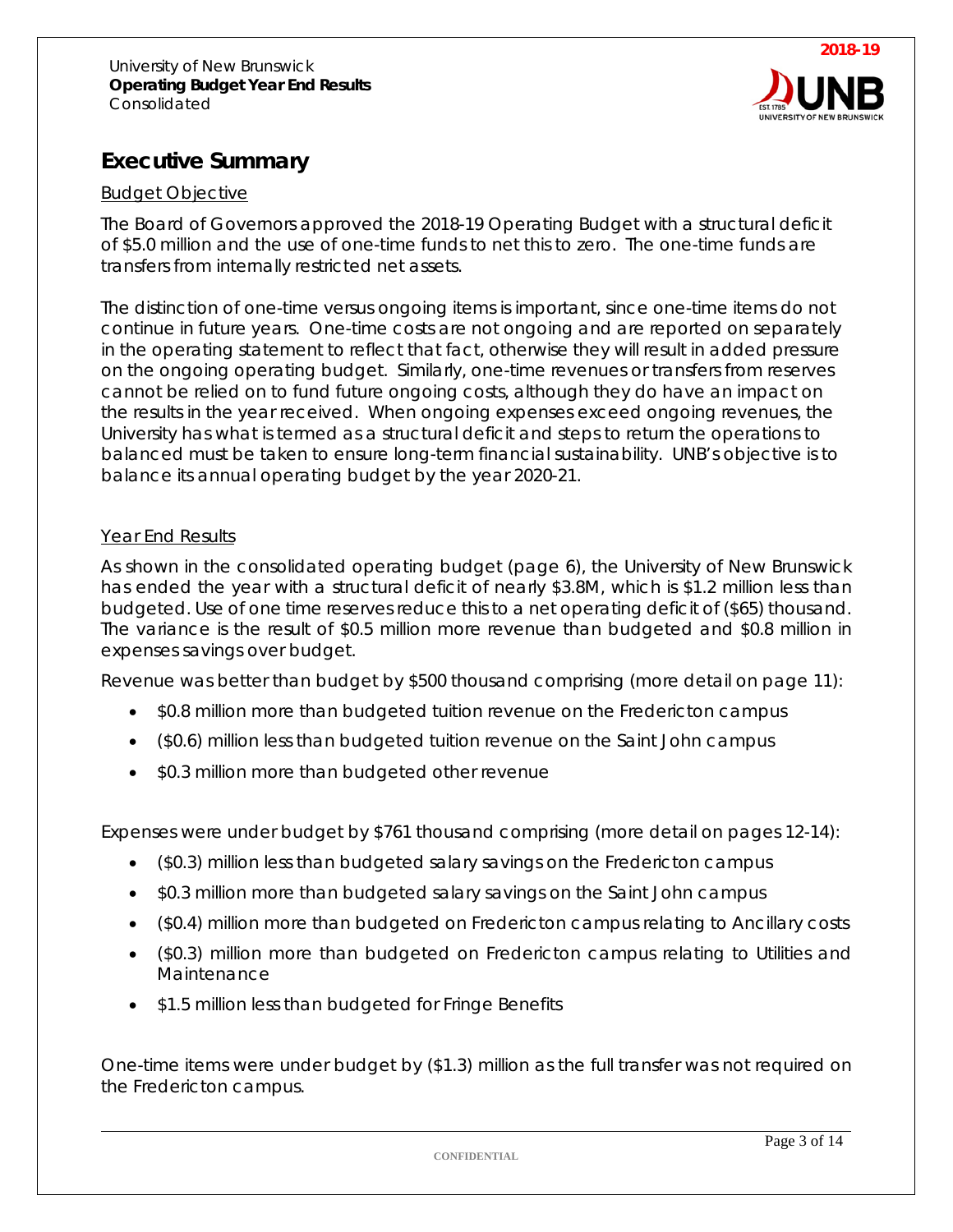

| <b>Highlights:</b><br>Projected Results and trends as<br>compared to Budget | Consolidated | Fredericton<br>Campus and<br>University-wide | Saint John<br>Campus |
|-----------------------------------------------------------------------------|--------------|----------------------------------------------|----------------------|
| Revenue<br><b>Provincial Operating Grant</b>                                |              |                                              |                      |
| <b>Student Fee Income</b>                                                   |              |                                              |                      |
| Other                                                                       |              |                                              |                      |
| Expense<br><b>Faculties &amp; Departmental Costs</b>                        |              |                                              |                      |
| <b>Academic and Student Support</b>                                         |              |                                              |                      |
| <b>Administration &amp; Development</b>                                     |              |                                              |                      |
| <b>Maintenance and Utilities</b>                                            |              |                                              |                      |
| <b>Ancillaries (Net)</b>                                                    |              |                                              |                      |
| <b>In-Year Salary Savings</b>                                               |              |                                              |                      |

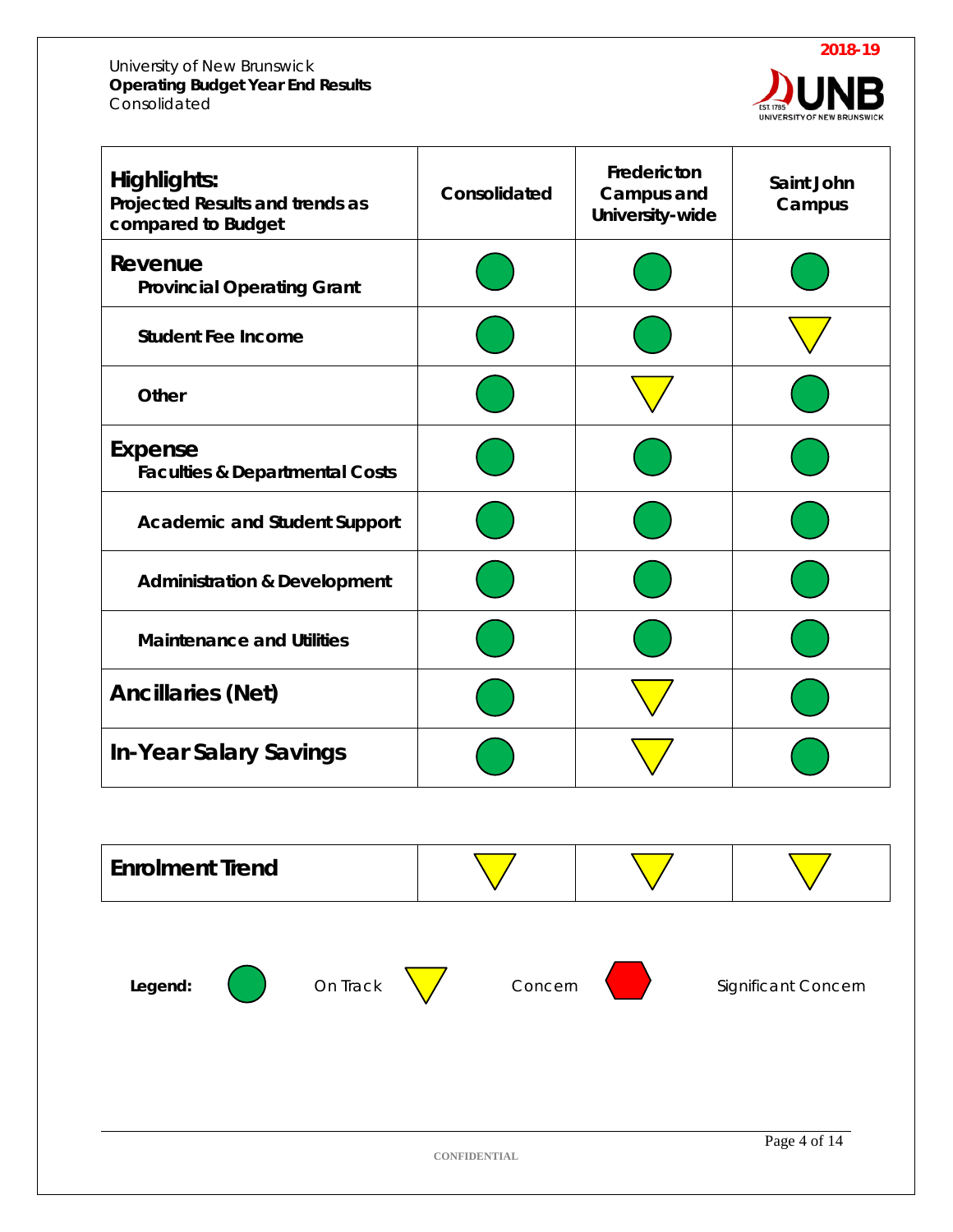

# **Compared to the April 2019 outlook**

At the April Finance Committee meeting, we reported a forecasted structural deficit of \$5.1 million and a net deficit of (\$0.1) million after the budgeted transfer of \$5.0 million from internally restricted net assets. The year-end result was a structural deficit of \$3.8 million. This meant the full budgeted transfer from internally restricted net assets was not required and resulted in a net deficit of \$0.1 million.

The most significant variance in the \$1.3 million improvement in the structural deficit since March relates to the fringe benefit expenses being lower than anticipated. The fringe benefit portfolio is complex and a significant part of this variance relates to changes in the contribution rate for pensions (NBPSPP), health, dental and life insurance.

The year-end results show a lower than expected structural deficit on the Fredericton campus (\$1.3 million positive variance) and a slightly larger structural deficit on the Saint John campus (\$0.1 million negative variance). Therefore the transfer from internally restricted accounts on the Fredericton campus was reduced by \$1.3 million, bringing the net deficit on that campus to \$0. The Saint John campus net results are also essentially balanced by the planned transfer from internally restricted net assets of \$327.9 thousand.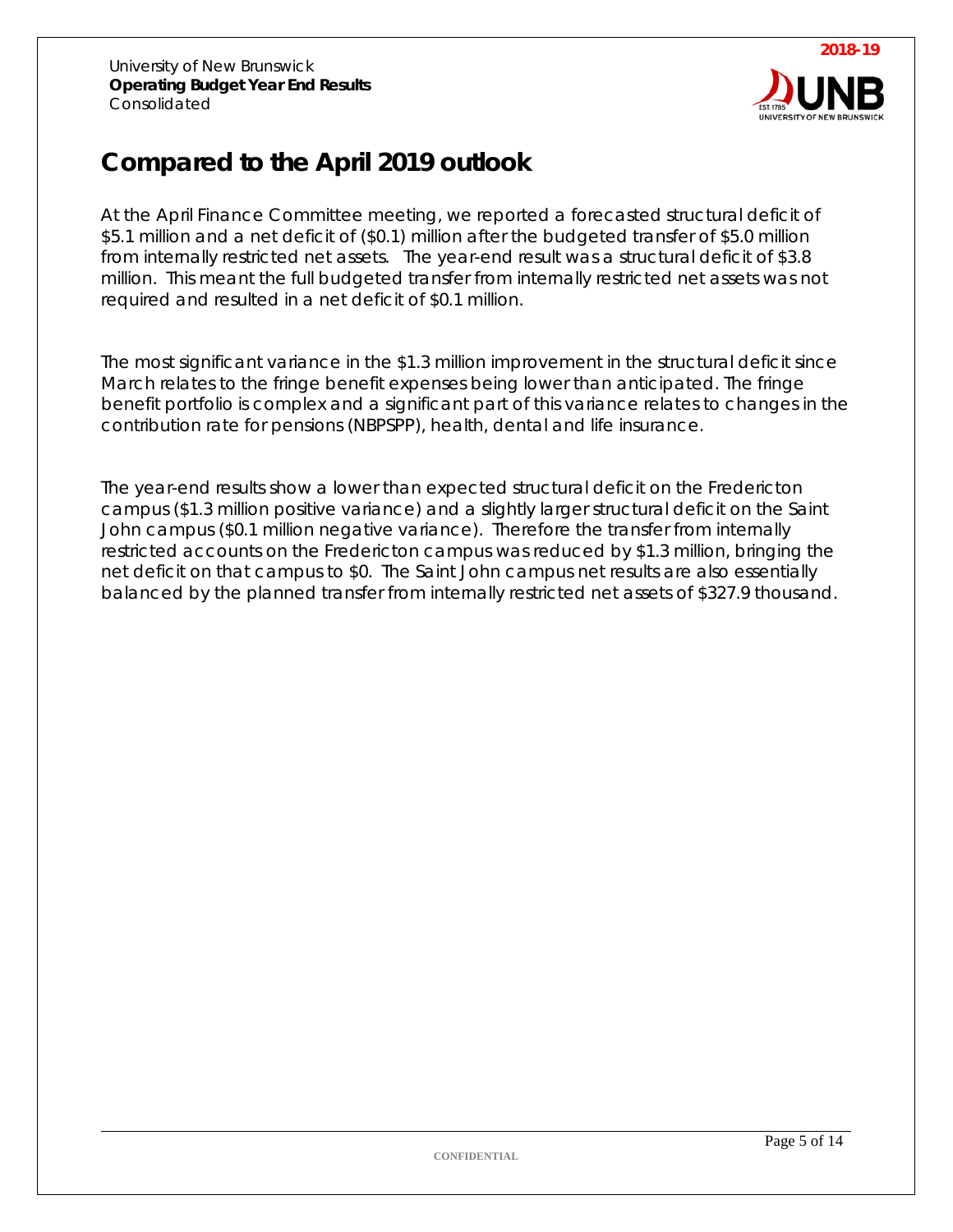

## **Consolidated Operating Budget 2018-19 Year End Results**

|                                                 |                                              |                     |                       | Fav (Unfav) Variance    |         |
|-------------------------------------------------|----------------------------------------------|---------------------|-----------------------|-------------------------|---------|
| (Thousands of Dollars)                          | Restated<br><b>Actual Results</b><br>2017-18 | Approved<br>Budget* | <b>Actual Results</b> | <b>Dollars</b>          | Percent |
| Revenue                                         |                                              |                     |                       |                         |         |
| Provincial Operating Grant                      | \$<br>114,939.3 \$                           | 116,042.5           | \$<br>116,070.1       | \$<br>27.6              | 0.0%    |
| <b>Student Fee Income</b>                       | 57,009.3                                     | 59,013.0            | 59,192.6              | 179.6                   | 0.3%    |
| Other                                           | 16,206.8                                     | 17,423.0            | 17,716.4              | 293.4                   | 1.7%    |
| <b>Total Revenue</b>                            | 188,155.4                                    | 192,478.5           | 192,979.1             | 500.6                   | 0.3%    |
| <b>Expense</b>                                  |                                              |                     |                       |                         |         |
| Academic and Research                           |                                              |                     |                       |                         |         |
| Faculties and Departmental Costs                | (106, 526.9)                                 | (108, 613.2)        | (107, 463.5)          | (1, 149.7)              | 1.1%    |
| Academic and Student Support                    | (33, 110.4)                                  | (33,519.0)          | (33, 450.4)           | (68.6)                  | 0.2%    |
| Sub-Total                                       | (139, 637.3)                                 | (142, 132.2)        | (140, 913.9)          | (1,218.3)               |         |
| Administration and Support Services             |                                              |                     |                       |                         |         |
| Administration and Development                  | (36, 441.2)                                  | (35, 442.8)         | (35, 178.0)           | (264.8)                 | 0.7%    |
| Maintenance and Utilities                       | (22,460.0)                                   | (22, 259.5)         | (22, 565.4)           | 305.9                   | (1.4% ) |
| Sub-Total                                       | (58,901.2)                                   | (57, 702.3)         | (57, 743.4)           | 41.1                    |         |
|                                                 | (198, 538.5)                                 | (199, 834.5)        | (198, 657.3)          | (1, 177.2)              | 0.6%    |
| Ancillary Operation (net deficit)               | (1, 152.3)                                   | (953.3)             | (1,352.3)             | 399.0                   | (41.9%) |
| In-Year Salary Savings (expense reduction)      | 4,297.4                                      | 4,089.4             | 4,072.9               | 16.5                    | 0.4%    |
| In-Year Priority Allocations                    | (994.0)                                      | (807.2)             | (807.2)               |                         | 0.0%    |
| Sub-Total                                       | 2,151.1                                      | 2,328.9             | 1,913.4               | 415.5                   |         |
| <b>Total Expense</b>                            | (196, 387.4)                                 | (197, 505.6)        | (196, 743.9)          | (761.7)                 | 0.4%    |
| <b>Net Position before One-Time Items</b>       | (8,232.0)                                    | (5,027.1)           | (3,764.8)             | 1,262.3                 | (25.1%) |
| Sources and (Applications) of One-Time Funding  |                                              |                     |                       |                         |         |
| One Time Costs                                  | (336.7)                                      |                     |                       |                         |         |
| Transfers From Internally Restricted Net Assets | 6,629.7                                      | 5,027.1             | 3.700.0               | (1,327.1)               | (26.4%) |
| <b>Net Position</b>                             | $(1,939.0)$ \$                               |                     | \$<br>(64.8)          | <u>ې</u><br>$(64.8)$ \$ | (0.5)   |
| Net Position as a % of Budgeted Revenue         | (1.0%)                                       | 0.0%                | (0.0%                 | (0.0%                   | (0.0%   |

**\* The approved budget has been restated to reflect current classifications of revenues and expenses**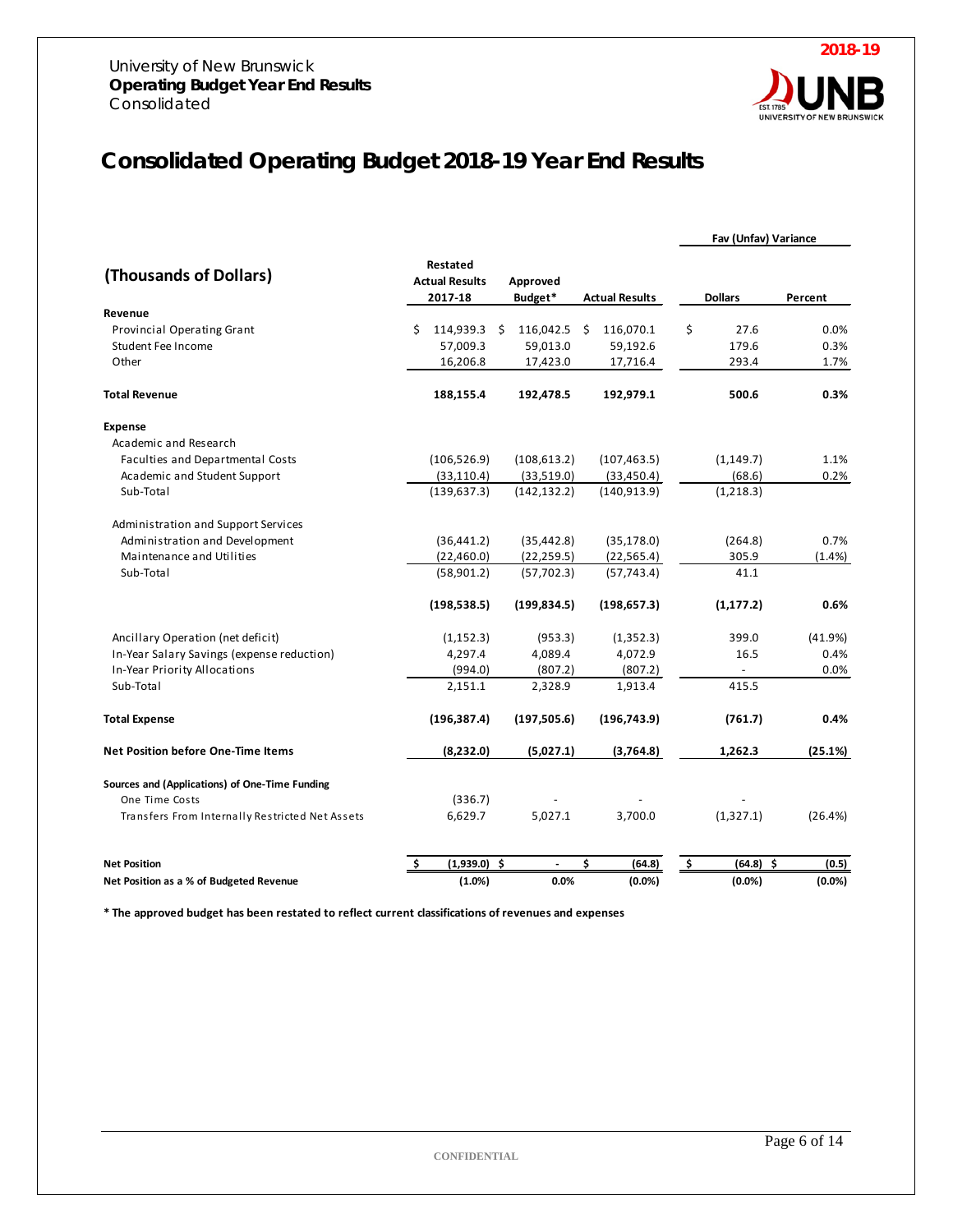

**Fav (Unfav) Variance** 

## *Fredericton Campus and University-wide Units Operating Budget 2018-19 Year End Results*

| (Thousands of Dollars)                          | Restated<br><b>Actual Results</b><br>2017-18 | Approved<br>Budget * | <b>Actual Results</b> | <b>Dollars</b>   | Percent   |
|-------------------------------------------------|----------------------------------------------|----------------------|-----------------------|------------------|-----------|
| Revenue                                         |                                              |                      |                       |                  |           |
| Provincial Operating Grant                      | \$<br>96,002.7 \$                            | 96,924.7 \$          | 96,947.7              | \$<br>23.0       | 0.0%      |
| Student Fee Income                              | 42,362.7                                     | 44,013.3             | 44,787.3              | 774.0            | 1.8%      |
| Other                                           | 12,907.8                                     | 14,315.0             | 14,193.9              | (121.1)          | (0.8%     |
| <b>Total Revenue</b>                            | 151,273.2                                    | 155,253.0            | 155,928.9             | 675.9            | 0.4%      |
| <b>Expense</b>                                  |                                              |                      |                       |                  |           |
| Academic and Research                           |                                              |                      |                       |                  |           |
| Faculties and Departmental Costs                | (84,800.3)                                   | (86, 782.2)          | (85,623.5)            | (1, 158.7)       | 1.3%      |
| Academic and Student Support                    | (28, 485.6)                                  | (28, 815.7)          | (28, 742.6)           | (73.1)           | 0.3%      |
| Sub-Total                                       | (113, 285.9)                                 | (115, 597.9)         | (114, 366.1)          | (1,231.8)        |           |
| Administration and Support Services             |                                              |                      |                       |                  |           |
| Administration and Development                  | (29, 232.3)                                  | (28, 544.6)          | (28, 159.9)           | (384.7)          | 1.3%      |
| Maintenance and Utilities                       | (17,607.2)                                   | (17, 452.3)          | (17,707.2)            | 254.9            | (1.5%)    |
| Sub-Total                                       | (46,839.5)                                   | (45,996.9)           | (45,867.1)            | (129.8)          |           |
|                                                 | (160, 125.4)                                 | (161, 594.8)         | (160, 233.2)          | (1,361.6)        | 0.8%      |
| Ancillary Operation (net deficit)               | (1, 152.3)                                   | (953.3)              | (1,352.3)             | 399.0            | (41.9%)   |
| In-Year Salary Savings (expense reduction)      | 3,444.5                                      | 3,344.4              | 3,033.0               | 311.4            | 9.3%      |
| In-Year Priority Allocations                    | (935.3)                                      | (748.5)              | (748.5)               |                  | 0.0%      |
| Sub-Total                                       | 1,356.9                                      | 1,642.6              | 932.2                 | 710.4            |           |
| <b>Total Expense</b>                            | (158, 768.5)                                 | (159, 952.2)         | (159, 301.0)          | (651.2)          | 0.4%      |
| <b>Net Position before One-Time Items</b>       | (7, 495.3)                                   | (4,699.2)            | (3,372.1)             | 1,327.1          | (28.2%)   |
| Sources and (Applications) of One-Time Funding  |                                              |                      |                       |                  |           |
| One Time Costs                                  |                                              |                      |                       |                  |           |
| Transfers From Internally Restricted Net Assets | 5,556.3                                      | 4,699.2              | 3,372.1               | (1,327.1)        | (28.2%)   |
| <b>Net Position</b>                             | Ŝ.<br>$(1,939.0)$ \$                         | $\overline{a}$       | \$                    | \$<br>\$.<br>0.0 | (0.6)     |
| Net Position as a % of Budgeted Revenue         | (1.3%)                                       | 0.0%                 | 0.0%                  | 0.0%             | $(0.0\%)$ |

**\* The approved budget has been restated to reflect current classifications of revenues and expenses**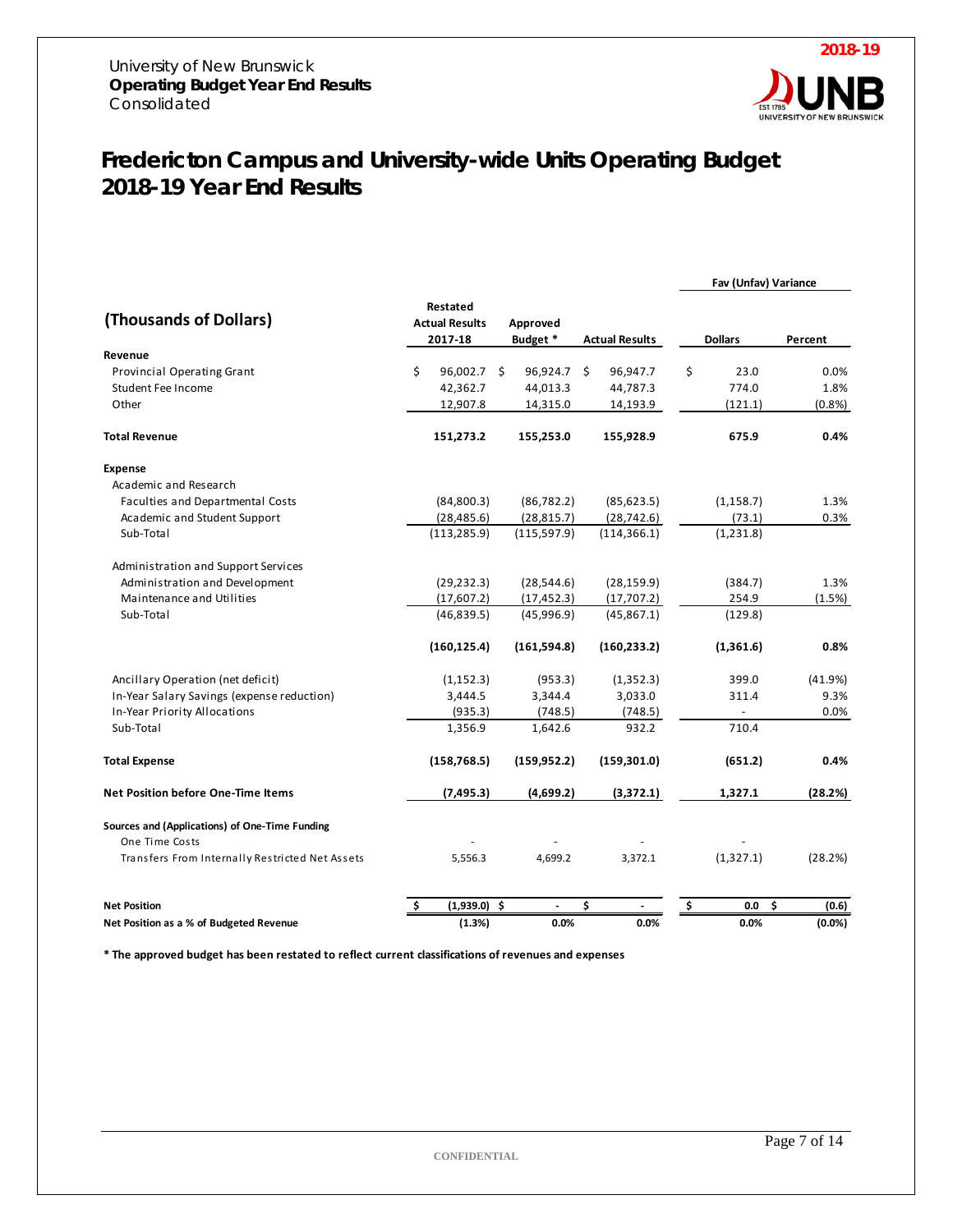

## *Saint John Campus Operating Budget 2018-19 Year End Results*

|                                                 |    |                                              |                      |               |                       |                 | Fav (Unfav) Variance |           |
|-------------------------------------------------|----|----------------------------------------------|----------------------|---------------|-----------------------|-----------------|----------------------|-----------|
| (Thousands of Dollars)                          |    | Restated<br><b>Actual Results</b><br>2017-18 | Approved<br>Budget * |               | <b>Actual Results</b> |                 | <b>Dollars</b>       | Percent   |
| Revenue                                         |    |                                              |                      |               |                       |                 |                      |           |
| Provincial Operating Grant                      | \$ | 18,936.6 \$                                  |                      | $19,117.8$ \$ | 19,122.4              | \$              | 4.6                  | 0.0%      |
| Student Fee Income                              |    | 14,646.6                                     |                      | 14,999.7      | 14,405.3              |                 | (594.4)              | (4.0%     |
| Other                                           |    | 3,299.0                                      |                      | 3,108.0       | 3,522.5               |                 | 414.5                | 13.3%     |
| <b>Total Revenue</b>                            |    | 36,882.2                                     |                      | 37,225.5      | 37,050.2              |                 | (175.3)              | (0.5%)    |
| <b>Expense</b>                                  |    |                                              |                      |               |                       |                 |                      |           |
| Academic and Research                           |    |                                              |                      |               |                       |                 |                      |           |
| Faculties and Departmental Costs                |    | (21, 726.6)                                  |                      | (21,831.0)    | (21,840.0)            |                 | 9.0                  | (0.0%     |
| Academic and Student Support                    |    | (4,624.8)                                    |                      | (4,703.3)     | (4,707.8)             |                 | 4.5                  | $(0.1\%)$ |
| Sub-Total                                       |    | (26, 351.4)                                  |                      | (26, 534.3)   | (26, 547.8)           |                 | 13.5                 |           |
| Administration and Support Services             |    |                                              |                      |               |                       |                 |                      |           |
| Administration and Development                  |    | (7,208.9)                                    |                      | (6,898.2)     | (7,018.1)             |                 | 119.9                | (1.7%)    |
| Maintenance and Utilities                       |    | (4,852.8)                                    |                      | (4,807.2)     | (4,858.2)             |                 | 51.0                 | (1.1%)    |
| Sub-Total                                       |    | (12,061.7)                                   |                      | (11,705.4)    | (11, 876.3)           |                 | 170.9                |           |
|                                                 |    | (38, 413.1)                                  |                      | (38, 239.7)   | (38, 424.1)           |                 | 184.4                | (0.5%)    |
| Ancillary Operation (net deficit)               |    |                                              |                      |               |                       |                 |                      |           |
| In-Year Salary Savings (expense reduction)      |    | 852.9                                        |                      | 745.0         | 1,039.9               |                 | (294.9)              | (39.6%)   |
| In-Year Priority Allocations                    |    | (58.7)                                       |                      | (58.7)        | (58.7)                |                 | $\blacksquare$       | 0.0%      |
| Sub-Total                                       |    | 794.2                                        |                      | 686.3         | 981.2                 |                 | (294.9)              |           |
| <b>Total Expense</b>                            |    | (37,618.9)                                   |                      | (37, 553.4)   | (37, 442.9)           |                 | (110.5)              | 0.3%      |
| <b>Net Position before One-Time Items</b>       |    | (736.7)                                      |                      | (327.9)       | (392.7)               |                 | (64.8)               | 19.8%     |
| Sources and (Applications) of One-Time Funding  |    |                                              |                      |               |                       |                 |                      |           |
| One Time Costs                                  |    | (336.7)                                      |                      |               |                       |                 |                      | 0.0%      |
| Transfers From Internally Restricted Net Assets |    | 1,073.4                                      |                      | 327.9         | 327.9                 |                 |                      | 0.0%      |
| <b>Net Position</b>                             | \$ | 0.0                                          | \$                   | 0.0           | \$<br>(64.8)          | $\frac{\xi}{2}$ | (64.8)               | 19.8%     |
| Net Position as a % of Budgeted Revenue         |    | 0.0%                                         |                      | 0.0%          | (0.2% )               |                 | (0.2%)               | 0.0%      |

**\* The approved budget has been restated to reflect current classifications of revenues and expenses**

**CONFIDENTIAL**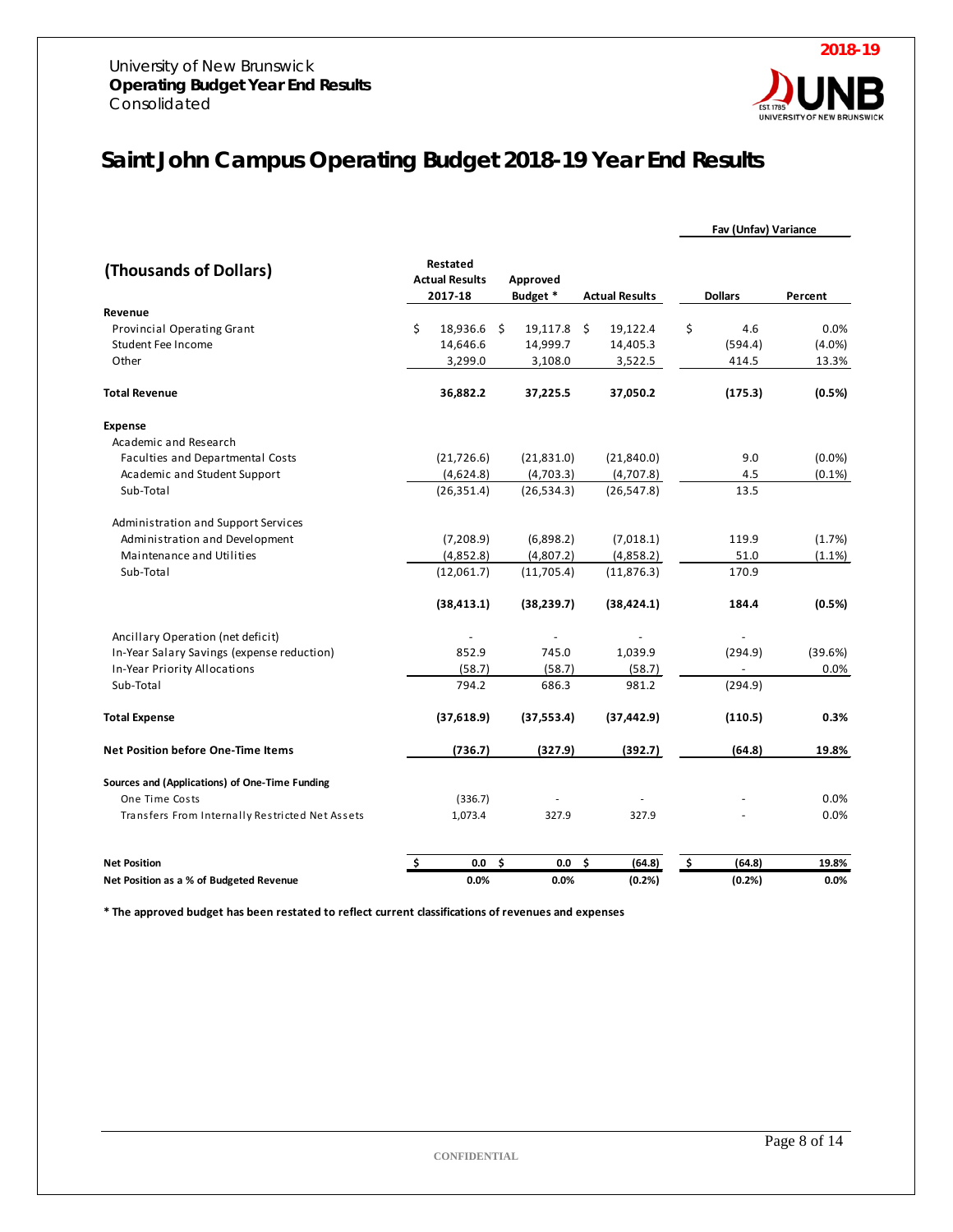

## **Enrolment Update 2018-19 (Actuals and Historical)**

|             |        | Academic                                   | Immigration                                               | Actual           | Actual           | Actual           | Actual           | <b>Budget</b>    | Actual           | Variance                      | Variance   |
|-------------|--------|--------------------------------------------|-----------------------------------------------------------|------------------|------------------|------------------|------------------|------------------|------------------|-------------------------------|------------|
|             | Term   | Level                                      | <b>Status</b>                                             | 2014/15          | 2015/16          | 2016/17          | 2017/18          | 2018/19          | 2018/19          | from Budget from 17-18A       |            |
|             |        |                                            | Domestic                                                  | 6,784            | 6,643            | 6,625            | 6,648            | 6,736            | 6,704            | (32)                          | 56         |
|             |        | Undergraduate                              | International                                             | 912              | 857              | 734              | 700              | 683              | 659              | (24)                          | (41)       |
|             |        | <b>Total Undergraduate</b>                 |                                                           | 7,696            | 7,500            | 7,359            | 7,348            | 7,419            | 7,363            | (56)                          | 15         |
|             | Fall   |                                            | Domestic                                                  | 805              | 833              | 836              | 833              | 829              | 802              | (27)                          | (31)       |
|             |        | Graduate                                   | International                                             | 426              | 390              | 358              | 389              | 384              | 460              | 76                            | 71         |
|             |        | <b>Total Graduate</b>                      |                                                           | 1,231            | 1,223            | 1,194            | 1,222            | 1,213            | 1,262            | 49                            | 40         |
|             |        | <b>Total Fall</b>                          | 8,927<br>8,723<br>8,553<br>8,570<br>8,632<br>8,625<br>(7) |                  |                  |                  |                  |                  |                  |                               |            |
| UNB Total   |        |                                            | Domestic                                                  | 6,481            | 6,317            | 6,339            | 6,395            | 6,392            | 6,412            | 20                            | 17         |
|             |        |                                            | International                                             | 828              | 740              | 644              | 584              | 664              | 625              | (39)                          | 41         |
|             |        | <b>Total Undergraduate</b>                 |                                                           | 7,309            | 7,057            | 6,983            | 6,979            | 7,056            | 7,037            | (19)                          | 58         |
|             | Winter |                                            | Domestic                                                  | 828              | 803              | 821              | 810              | 762              | 786              | 24                            | (24)       |
|             |        |                                            | International                                             | 412              | 366              | 348              | 397              | 374              | 451              | 77                            | 54         |
|             |        | <b>Total Graduate</b>                      |                                                           | 1,240            | 1,169            | 1,169            | 1,207            | 1,136            | 1,237            | 101                           | 30         |
|             |        | <b>Total Winter</b>                        |                                                           | 8,549            | 8,226            | 8,152            | 8,186            | 8,192            | 8,274            | 82                            | 88         |
|             |        | Winter Term enrol as % of Fall             |                                                           | 95.8%            | 94.3%            | 95.3%            | 95.5%            | 94.9%            | 95.9%            |                               |            |
|             |        |                                            |                                                           |                  |                  |                  |                  |                  |                  | Variance                      |            |
|             | Term   | Academic                                   | Immigration                                               | Actual           | Actual           | Actual           | Actual           | <b>Budget</b>    | Actual           |                               | Variance   |
|             |        | Level                                      | <b>Status</b>                                             | 2014/15<br>5,343 | 2015/16<br>5,230 | 2016/17<br>5,174 | 2017/18<br>5,089 | 2018/19<br>5,116 | 2018/19<br>5,156 | from Budget from 17-18A<br>40 | 67         |
|             |        | Undergraduate                              | Domestic                                                  | 564              | 521              |                  | 472              | 470              | 453              |                               |            |
|             |        |                                            | International                                             | 5,907            |                  | 471              |                  |                  |                  | (17)<br>23                    | (18)<br>49 |
|             | Fall   |                                            | <b>Total Undergraduate</b>                                |                  | 5,751<br>764     | 5,645<br>760     | 5,561<br>760     | 5,586<br>759     | 5,609<br>730     | (29)                          | (30)       |
|             |        | Graduate                                   | Domestic                                                  | 741<br>355       | 328              | 302              | 310              | 334              | 386              | 52                            | 76         |
|             |        |                                            | International                                             | 1,096            | 1,092            | 1,062            | 1,070            | 1,093            | 1,116            | 23                            | 46         |
|             |        | <b>Total Graduate</b><br><b>Total Fall</b> |                                                           | 7,003            | 6,843            | 6,707            | 6,631            | 6,679            | 6,725            | 46                            | 95         |
| Fredericton |        |                                            |                                                           |                  |                  |                  |                  |                  |                  |                               |            |
|             |        |                                            | Domestic                                                  | 5,122            | 4,998            | 4,980            | 4,913            | 4,853            | 4,962            | 109                           | 50         |
|             |        |                                            | International                                             | 473              | 438              | 401              | 381              | 462              | 428              | (34)                          | 47         |
|             | Winter | <b>Total Undergraduate</b>                 |                                                           | 5,595            | 5,436            | 5,381            | 5,294            | 5,315            | 5,390            | 75                            | 96         |
|             |        |                                            | Domestic                                                  | 742              | 737              | 741              | 734              | 692              | 714              | 22                            | (20)       |
|             |        |                                            | International                                             | 343              | 304              | 289              | 318              | 324              | 375              | 51                            | 57         |
|             |        | <b>Total Graduate</b>                      |                                                           | 1,085            | 1,041            | 1,030            | 1,052            | 1,016            | 1,089            | 73<br>148                     | 37<br>133  |
|             |        | <b>Total Winter</b>                        |                                                           | 6,680            | 6,477            | 6,411            | 6,346            | 6,331            | 6,479            |                               |            |
|             |        | Winter Term enrol as % of Fall             |                                                           | 95.4%            | 94.7%            | 95.6%            | 95.7%            | 94.8%            | 96.3%            |                               |            |
|             |        | Academic                                   | Immigration                                               | Actual           | Actual           | Actual           | Actual           | <b>Budget</b>    | Actual           | Variance                      | Variance   |
|             | Term   | Level                                      | <b>Status</b>                                             | 2014/15          | 2015/16          | 2016/17          | 2017/18          | 2018/19          | 2018/19          | from Budget from 17-18A       |            |
|             |        | Undergraduate                              | Domestic                                                  | 1,441            | 1,413            | 1,451            | 1,559            | 1,620            | 1,548            | (72)                          | (11)       |
|             |        |                                            | International                                             | 348              | 336              | 263              | 228              | 213              | 206              | (7)                           | (22)       |
|             | Fall   | <b>Total Undergraduate</b>                 |                                                           | 1,789            | 1,749            | 1,714            | 1,787            | 1,833            | 1,754            | (79)                          | (33)       |
|             |        | Graduate                                   | Domestic                                                  | 64               | 69               | 76               | 73               | 70               | 72               | $\overline{c}$                | (1)        |
|             |        |                                            | International                                             | 71               | 62               | 56               | 79               | 50               | 74               | 24                            | (5)        |
|             |        | <b>Total Graduate</b>                      |                                                           | 135              | 131              | 132              | 152              | 120              | 146              | 26                            | (6)        |
| Saint John  |        | <b>Total Fall</b>                          |                                                           | 1,924            | 1,880            | 1,846            | 1,939            | 1,953            | 1,900            | (53)                          | (39)       |
|             |        |                                            | Domestic                                                  | 1,359            | 1,319            | 1,360            | 1,482            | 1,539            | 1,450            | (89)                          | (32)       |
|             |        |                                            | International                                             | 355              | 302              | 243              | 203              | 202              | 197              | (5)                           | (6)        |
|             | Winter | <b>Total Undergraduate</b>                 |                                                           | 1,714            | 1,621            | 1,603            | 1,685            | 1,741            | 1,647            | (94)                          | (38)       |
|             |        |                                            | Domestic                                                  | 86               | 66               | 80               | 75               | 70               | 72               | $\overline{2}$                | (4)        |
|             |        |                                            | International                                             | 69               | 62               | 59               | 79               | 50               | 76               | 26                            | (3)        |
|             |        | <b>Total Graduate</b>                      |                                                           | 155              | 128              | 139              | 154              | 120              | 148              | 28                            | (7)        |
|             |        | <b>Total Winter</b>                        |                                                           | 1,869            | 1,749            | 1,742            | 1,839            | 1,861            | 1,795            | (66)                          | (45)       |
|             |        | Winter Term enrol as % of Fall             |                                                           | 97.1%            | 93.0%            | 94.4%            | 94.9%            | 95.3%            | 94.4%            |                               |            |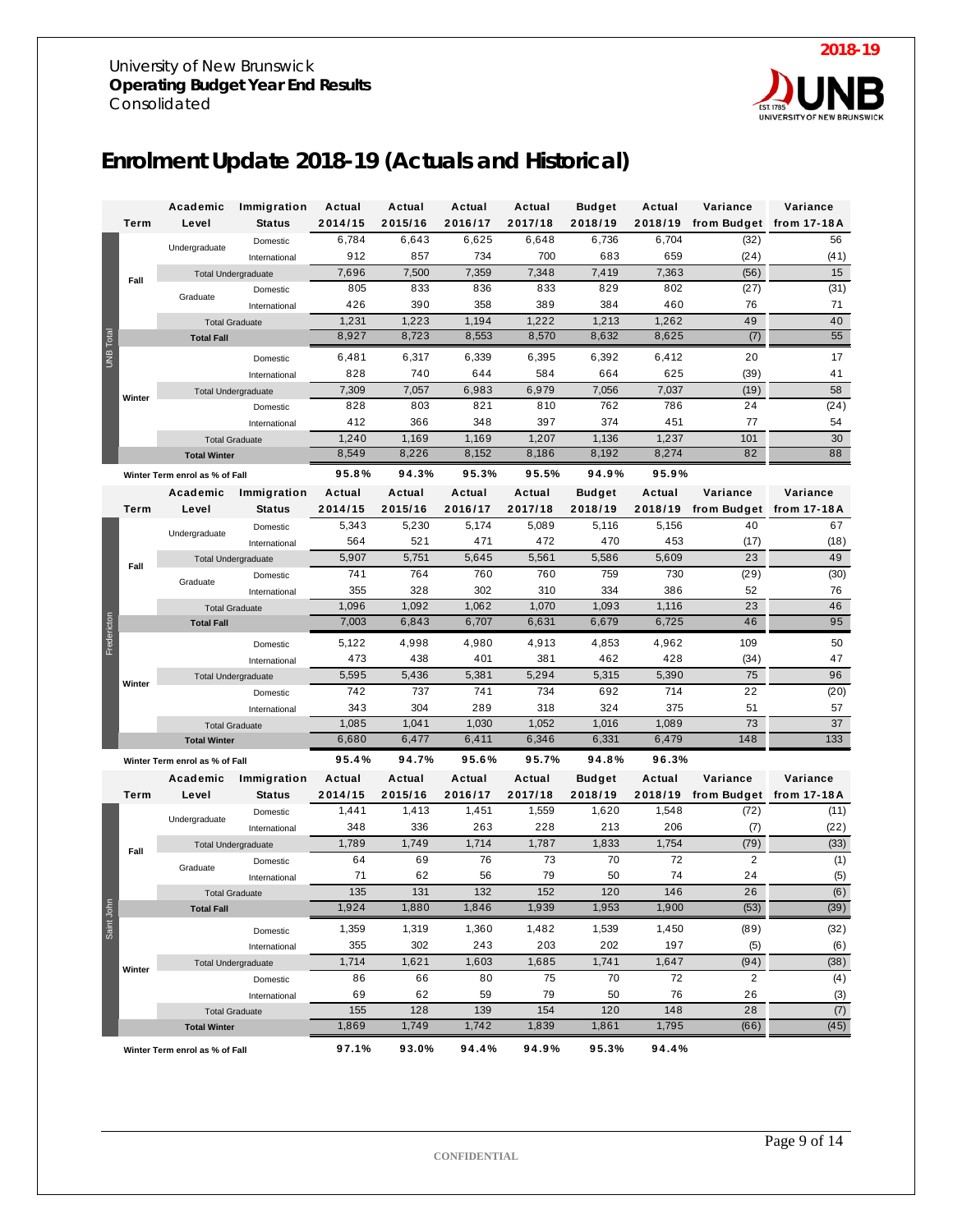

Notes:

#### **Fall Term**

The above snapshot of Fall enrolment was taken December 15, 2018.

- 1) The 5,609 undergraduate FTE students on the Fredericton Campus represent 100.4% of budget, while 1,754 undergraduate FTE students on the Saint John Campus represent 95.7% of budget. Overall, there are a total of 7,363 undergraduate FTEs in the Winter Term or 99.2% of the budgeted total.
- 2) The 1,116 graduate FTE students on the Fredericton Campus represent 102.1% of budget, while 146 graduate FTE students on the Saint John Campus represent 121.7% of budget. Overall, there are a total of 1,262 graduate FTEs in the Winter Term, or 104.0% of the budgeted total.
- 3) The 839 international FTE students on the Fredericton Campus represent 104.4% of budget, while 280 international FTE students on the Saint John Campus represent 106.5% of budget.

Overall, there are a total of 1,119 international FTEs in the Winter Term, or 104.9% of the budgeted total.

#### **Winter Term**

The above snapshot of Fall enrolment was taken April 15, 2019.

- 1) The 5,390 undergraduate FTE students on the Fredericton Campus represent 101.4% of budget, while 1,647 undergraduate FTE students on the Saint John Campus represent 94.6% of budget. Overall, there are a total of 7,037 undergraduate FTEs in the Winter Term or 99.7% of the budgeted total.
- 2) The 1,089 graduate FTE students on the Fredericton Campus represent 107.3% of budget, while 148 graduate FTE students on the Saint John Campus represent 123.3% of budget. Overall, there are a total of 1,237 graduate FTEs in the Winter Term, or 108.9% of the budgeted total.
- 3) The 803 international FTE students on the Fredericton Campus represent 102.2% of budget, while 273 international FTE students on the Saint John Campus represent 108.3% of budget.

Overall, there are a total of 1,076 international FTEs in the Winter Term, or 103.7% of the budgeted total.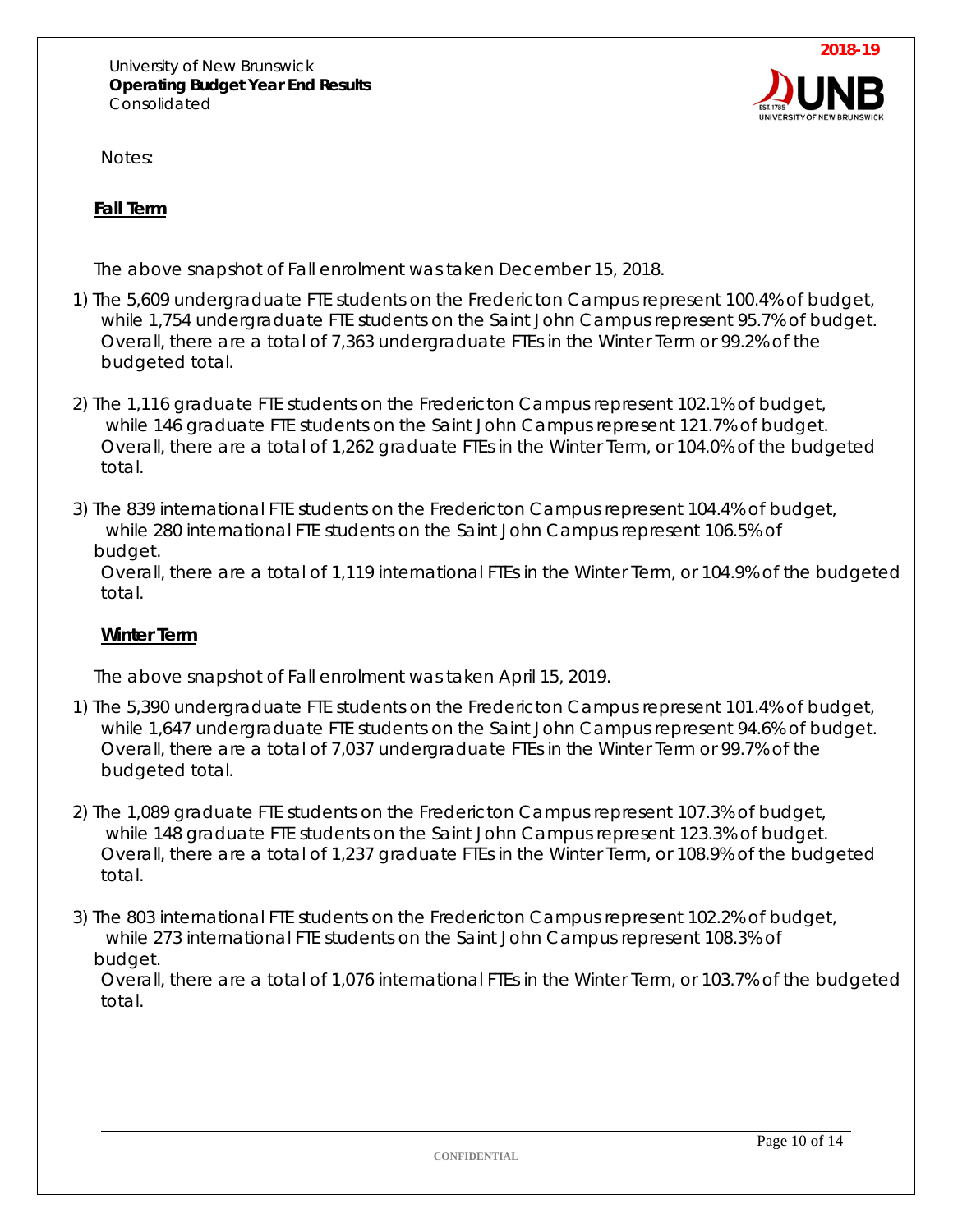

## **Revenue**

## **Provincial Operating Grant**

The University received confirmation on July 3, 2018 that the operating grant would increase by 1% over 2017-18 levels. In addition to that, it confirmed that UNB would continue to receive the pilot project and ancillary partnership funding as previously agreed.

## **Student Fee Income**

#### **Table 3: Major Drivers of Variance in Student Fee Income**

|                                                  |    |                  |                   |             | <b>Positive (Negative)</b> |
|--------------------------------------------------|----|------------------|-------------------|-------------|----------------------------|
|                                                  |    | Summer           | Fall              | Winter      | Variance                   |
| Undergraduate Tuition                            | J  | $43.5$ \$        | 0.6 <sup>5</sup>  | $(0.8)$ \$  | 43.2                       |
| Undergraduate (Supplementary International Fees) | \$ | $(84.4)$ \$      | 46.8 \$           | $142.8$ \$  | 105.1                      |
| <b>Graduate Tuition</b>                          | \$ | $55.3$ \$        | 1.3 <sup>5</sup>  | $(32.6)$ \$ | 24.0                       |
| Graduate (Supplementary International Fees)      | \$ | 5.8 <sup>5</sup> | 91.4 <sup>5</sup> | $103.3$ \$  | 200.5                      |
| Fee remissions, miscellaneous and forfeited fees |    | $(25.2)$ \$      | $(131.0)$ \$      | $(37.2)$ \$ | (193.3)                    |
| Positive/(Negative) Variance from Budget         |    | $(5.1)$ \$       | 9.2               | 175.5       | 179.6                      |

**CO NSO LIDATED**

As shown in Table 3 (above), the consolidated year-end tuition and fees for 2018-19 is better than budgeted due to a strong winter term. This was better than budget by \$175.5 thousand while the summer and fall terms are very close to budget.

Enrolment and student fee income was better than budgeted on the Fredericton campus for fall 2018, with strong retention numbers into the winter term leading to a positive variance of \$774.0 thousand. The Saint John campus had a negative variance of (\$594.4) thousand at year-end due to lower than budgeted undergraduate enrolments in all terms.

#### **Other Revenue**

The consolidated year-end result for other revenue was a positive variance of \$293.4 thousand. This comprises a negative variance of (\$121.1) thousand on the Fredericton Campus and a positive variance of \$414.5 thousand on the Saint John Campus. The Fredericton variance mainly related to lower than budgeted net revenue from the College of Extended Learning, less Research Overhead than budgeted and less than budgeted Tri Council funding for the Research Support Fund. This is partially offset by increased application fees and investment income. The positive variance in Saint John was generated from MBA and Saint John College management fees, application fees, investment income and room rentals.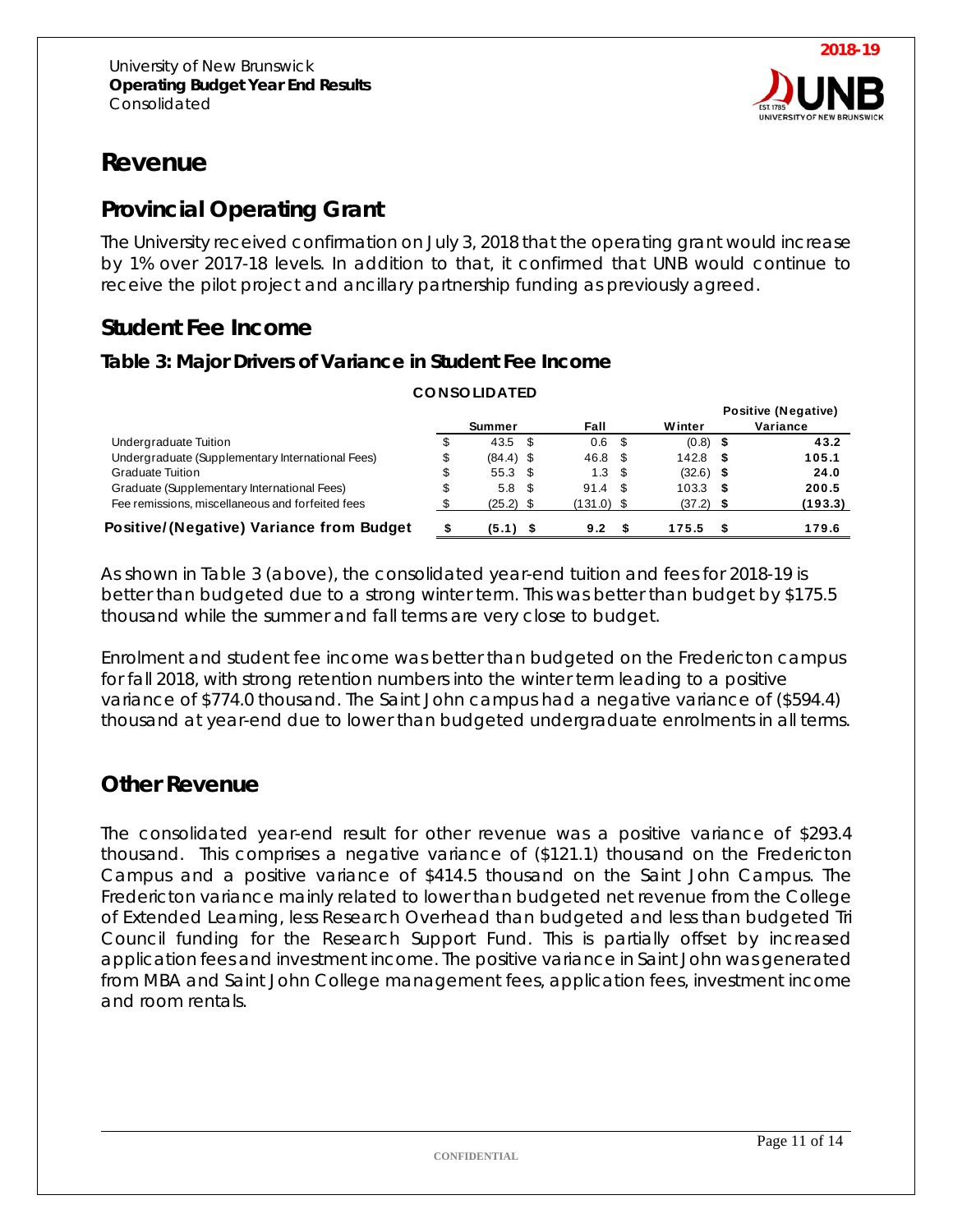

## **Expense**

### *Academic and Research*

The consolidated results for the Academic and Research expenses were \$1.2 million better than budget.

There are a few items that account for most of this, with the most significant portion relating to fringe benefit expenses being lower than budget by \$1.1M. Other items include academic recruiting expenses that were also lower than budget by \$170k, while this is offset the Red's championship travel exceeding budget by \$70k.

#### *Administration and Support Services*

The consolidated year-end variance for the Administration and Support Services expenses are effectively on target, exceeding budget by (\$41) thousand.

The Saint John campus experiences a negative result of (\$171) thousand mostly resulting from faculty recruitment and snow removal.

The significant items contributing to this net result are as follows:

Positive (Negative) Variance

- \$436k Fringe Benefits
- \$275k Legal Expenses
- (\$70k) Deans Searches
- (\$75k) PET Searches
- \$320k Central Heating Plant expenses
- (\$350k) Utilities
- (\$535k) SMA Pool Operating costs
- \$100k Maintenance costs
- (\$120k) Faculty recruitment in the SJ campus
- (\$55k) Snow removal on the SJ campus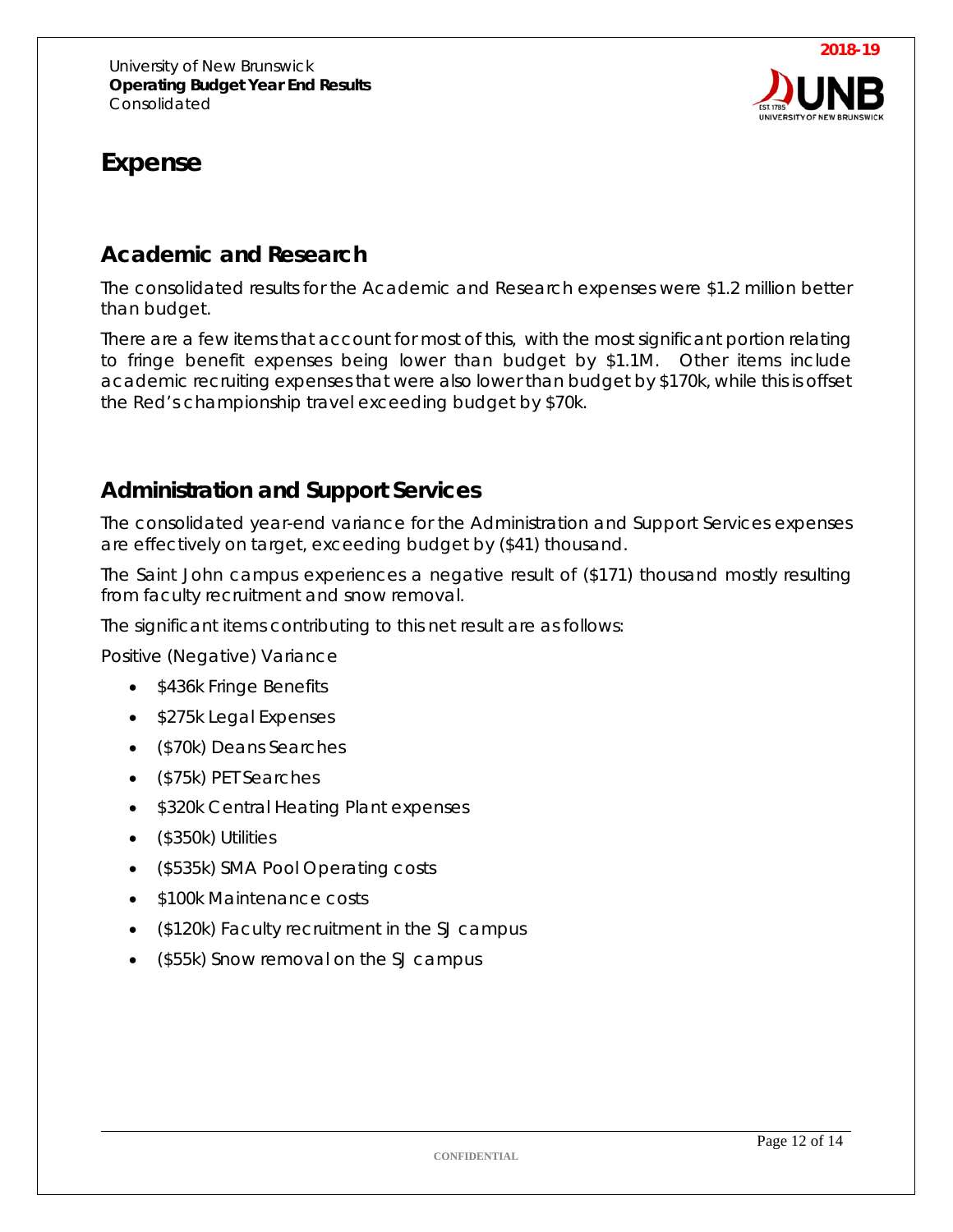

## *In-Year Salary Savings*

Salary savings arise due to position vacancies (resignations, retirements, etc.) that are not filled immediately. The University expects a certain level of salary savings but this will vary depending on actual experience. A portion of salary savings are returned to the units to assist with hiring interim personnel.

The Fredericton Campus had a net salary savings budget of \$3.3 million. The year-end results fell short of budget by \$312 thousand as shown in table 4.

The Saint John Campus had a net salary savings budget of \$745 thousand. The year-end results exceeded that amount by \$295 thousand.

#### **Table 4: Fredericton Campus In-Year Salary Savings**

|                                     | Academic |                          | <b>Non Academic</b> |            | <b>Total Savings</b> |       |    | Returned                 |     | <b>Net Savings</b> |
|-------------------------------------|----------|--------------------------|---------------------|------------|----------------------|-------|----|--------------------------|-----|--------------------|
|                                     |          |                          |                     |            | 000's                |       |    |                          |     |                    |
| <b>Faculties and Departments</b>    | \$       | $1,628$ \$               |                     | 523        | - \$                 | 2,151 | \$ | 387                      | \$  | 1,764              |
| Academic and Student Support        |          | 272                      |                     | 475        |                      | 747   |    | 319                      |     | 428                |
| Administration and Support Services |          | $\overline{\phantom{a}}$ |                     | 793        |                      | 793   |    | 152                      |     | 641                |
| Maintenance & Utilities             |          | $\overline{\phantom{a}}$ |                     | 200        |                      | 200   |    | $\overline{\phantom{0}}$ |     | 200                |
| Year to date                        | \$       | 1,900                    | - \$                | $1,991$ \$ |                      | 3,891 | \$ | 858                      | \$. | 3,033              |
|                                     |          |                          |                     |            |                      |       |    |                          |     |                    |
| <b>Total salary savings</b>         |          |                          |                     |            |                      |       |    |                          | \$  | 3,033              |
| Budget                              |          |                          |                     |            |                      |       |    |                          | \$  | 3,345              |
| Variance                            |          |                          |                     |            |                      |       |    |                          | \$  | (312)              |

#### **Table 5: Saint John Campus In-Year Salary Savings**

|                                     |    | Academic                 |  |            | <b>Total Savings</b><br>000's |      | Returned        | <b>Net Savings</b> |       |
|-------------------------------------|----|--------------------------|--|------------|-------------------------------|------|-----------------|--------------------|-------|
| <b>Faculties and Departments</b>    | \$ | $2,549$ \$               |  | 223        | 2,772                         | - \$ | $2,102 \quad $$ |                    | 670   |
| Academic and Student Support        |    | 113                      |  | 488        | 601                           |      | 356             |                    | 245   |
| Administration and Support Services |    | $\overline{\phantom{a}}$ |  | 316        | 316                           |      | 222             |                    | 94    |
| Maintenance & Utilities             |    | $\overline{\phantom{a}}$ |  | 124        | 124                           |      | 93              |                    | 31    |
| Year to date                        | Ś  | $2,662$ \$               |  | $1,151$ \$ | $3,813$ \$                    |      | 2,773           | Ŝ.                 | 1,040 |
| <b>Total salary savings</b>         |    |                          |  |            |                               |      |                 | \$                 | 1,040 |
| Budget                              |    |                          |  |            |                               |      |                 | \$                 | 745   |
| Variance                            |    |                          |  |            |                               |      |                 | \$                 | 295   |